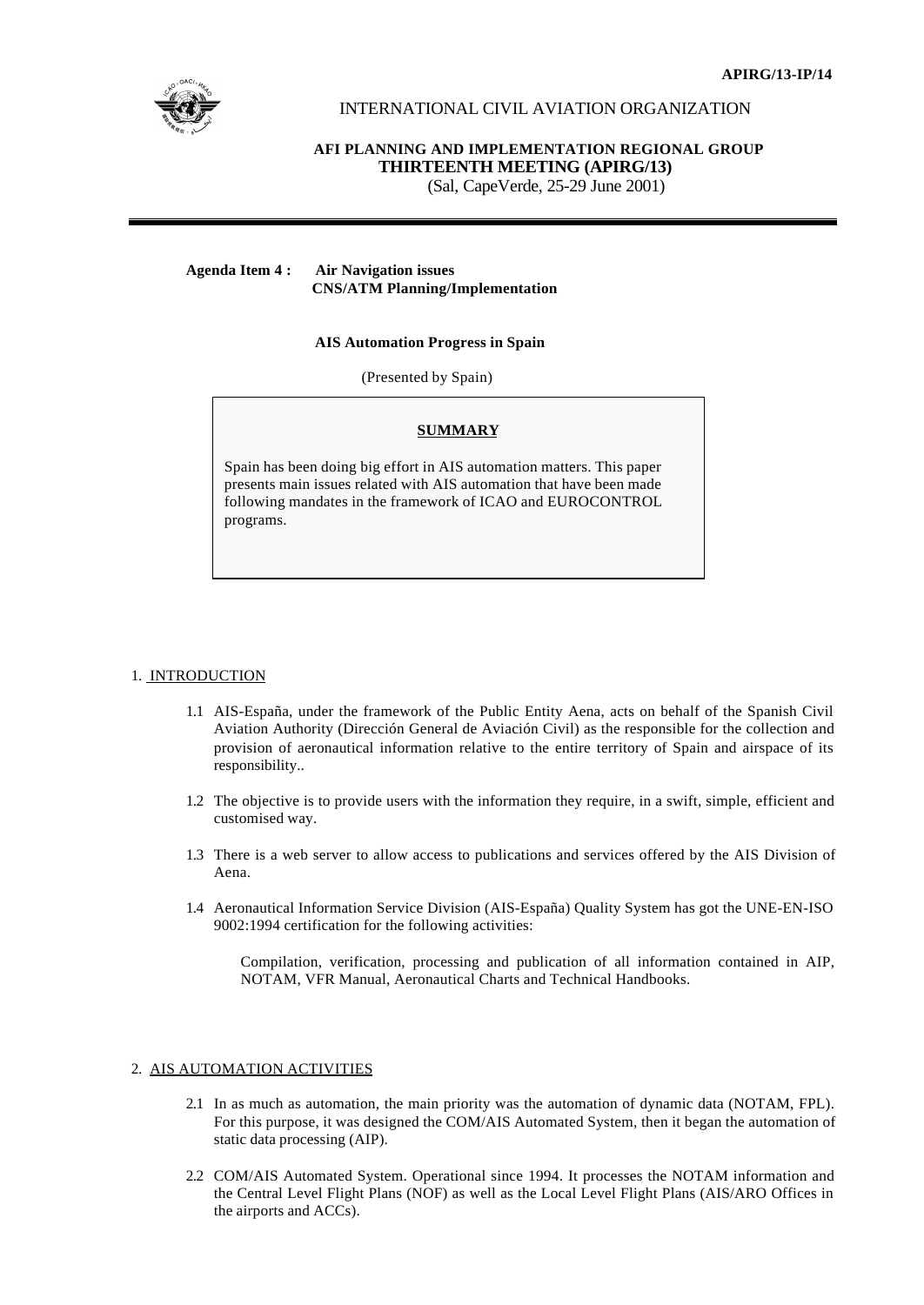- 2.3 Operations: Consultation of Information Bulletins prior to Flight (PIB), consultation of NOTAM, presentation and transaction of Flight Plans and related messages, processing of Repetitive Flight Plans (RPL), and consultation and processing of global messages and flow control in Europe (ATFM).
- 2.4 The field of data processing is universal since Spain, France, and Germany signed the EGIP agreement. We have distributed the workload among these three countries: conversion to system NOTAM format, translation into the english language, correction of syntax and data in obvious errors and text editing for clarification. This service is offered in the ECAC area in the general framework of agreement with Eurocontrol and it is available for users outside the ECAC area through bilateral agreements.
- 2.5 MADESA System. Operational since 1998. It process the aeronautical information/data that constitute the Spain-AIP, and other setting data needed for validation, coherence, check, and control of data quality. It has also been included information/data requested by internal Air Navigation users needed for the specific utilities and tools that have been designed in the system.
- 2.6 Operations: Management and update of static data. It includes specific tools for the making of the Spain-AIP, as well as aeronautical cartography. It has also been included several applications for specific users who can work with the data contained in the Data Base from their workstations connected to the system. Some of these tools are: PANS-OPS for manoeuvring design, obstacle reckoning, study of radioelectric and broadcasting air coverage, writing of aeronautical letters, etc.

#### 3. NEW AIP FORMAT

3.1 The Spain-AIP was published on June 1996 according to the new format established by the OACI. The transformation project lasted one year approximately and involved the following proceedings:

- a) Study of the contents of the new format
- b) Adaptation of the ICAO format for its bilingual publication
- c) Analysis of the transposition of information from the old to the new format
- d) Study of weaknesses/lack of data
- e) Preparation of publication
- f) Update and publication
- 3.2 Consultation to the information producers had to be done about information that was not possible in the new format. Consultation to the ICAO also took place about the possible placing of the necessary data that were not included in the Doc. 8126 model (e.g. TMA area letters with more than one airdrome).

#### 4. ELECTRONIC DISTRIBUTION OF THE INFORMATION VIA INTERNET

- 4.1 Once the automation has been updated, the distribution process through electronic systems was not a big difficulty; for that reason we decided to face the distribution of the information via Internet.
- 4.2 Internet Project. Operational 1997, the service is provided from a web server that is installed in the Central Offices of the Spain-AIS. This server is connected via local network to the current systems of the AIS Division, it receives information/data and, after a specific handling, they are ready to be used by the web users.
- 4.3 The information is always updated in real time so, when someone access the page, the updated information is always obtained.